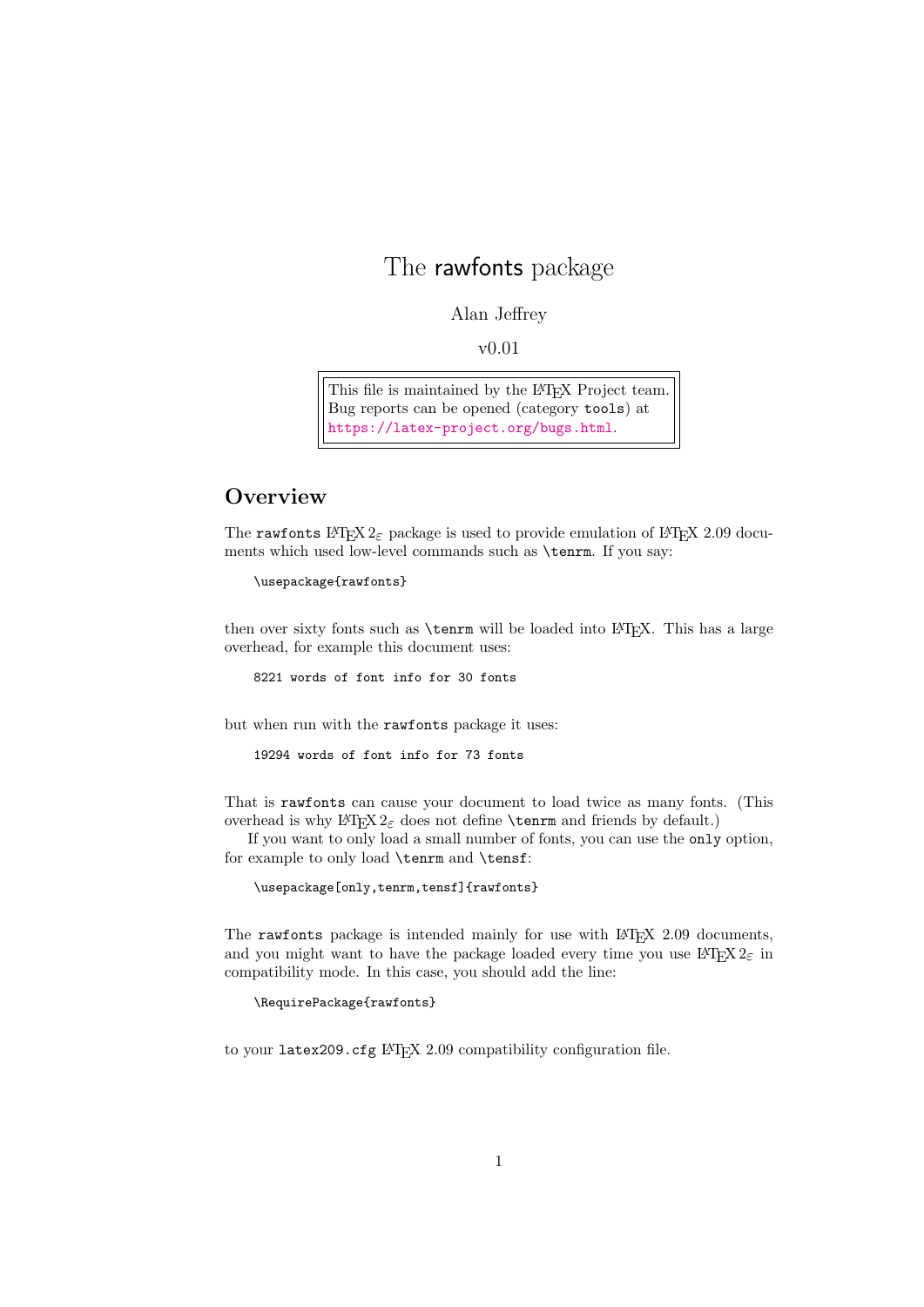## Implementation

The driver for the documentation you're now reading.

⟨∗driver⟩

\documentclass{ltxdoc}

- \begin{document}
- \DocInput{rawfonts.dtx}
- \end{document}

⟨/driver⟩

This is a  $L^{\text{ATF}}\text{X} 2_{\epsilon}$  package.

```
7 ⟨∗package⟩
```

```
8 \NeedsTeXFormat{LaTeX2e}
```

```
9 \ProvidesPackage{rawfonts}
```

```
10 [1994/05/08 Low-level LaTeX 2.09 font compatibility]
```
The rawfonts package uses the somedefs package.

```
11 \RequirePackage{somedefs}
```
By default, all the fonts are loaded, but the only option says that only the ones specified as options should be.

```
12 \UseAllDefinitions
13 \DeclareOption{only}{\UseSomeDefinitions}
14 \DeclareOption*{\UseDefinition{\CurrentOption}}
15 \ProcessOptions
```
The rest of the code loads fonts. Five point:

```
16 \ProvidesDefinition{\DeclareFixedFont{\fivrm}{OT1}{cmr}{m}{n}{\@vpt}}
17 \ProvidesDefinition{\DeclareFixedFont{\fivmi}{OML}{cmm}{m}{it}{\@vpt}}
18 \ProvidesDefinition{\DeclareFixedFont{\fivsy}{OMS}{cmsy}{m}{n}{\@vpt}}
19 \ProvidesDefinition{\DeclareFixedFont{\fivly}{U}{lasy}{m}{n}{\@vpt}}
Six point:
20 \ProvidesDefinition{\DeclareFixedFont{\sixrm}{OT1}{cmr}{m}{n}{\@vipt}}
21 \ProvidesDefinition{\DeclareFixedFont{\sixmi}{OML}{cmm}{m}{it}{\@vipt}}
22 \ProvidesDefinition{\DeclareFixedFont{\sixsy}{OMS}{cmsy}{m}{n}{\@vipt}}
23\ProvidesDefinition{\DeclareFixedFont{\sixly}{U}{lasy}{m}{n}{\@vipt}}
Seven point:
24 \ProvidesDefinition{\DeclareFixedFont{\sevrm}{OT1}{cmr}{m}{n}{\@viipt}}
25 \ProvidesDefinition{\DeclareFixedFont{\sevmi}{OML}{cmm}{m}{it}{\@viipt}}
26 \ProvidesDefinition{\DeclareFixedFont{\sevsy}{OMS}{cmsy}{m}{n}{\@viipt}}
27\ProvidesDefinition{\DeclareFixedFont{\sevit}{OT1}{cmr}{m}{it}{\@viipt}}
28\ProvidesDefinition{\DeclareFixedFont{\sevly}{U}{lasy}{m}{n}{\@viipt}}
Eight point:
29 \ProvidesDefinition{\DeclareFixedFont{\egtrm}{OT1}{cmr}{m}{n}{\@viiipt}}
30 \ProvidesDefinition{%
31 \DeclareFixedFont{\egtmi}{OML}{cmm}{m}{it}{\@viiipt}}
32 \ProvidesDefinition{%
33 \DeclareFixedFont{\egtsy}{OMS}{cmsy}{m}{n}{\@viiipt}}
34 \ProvidesDefinition{%
35 \DeclareFixedFont{\egtit}{OT1}{cmr}{m}{it}{\@viiipt}}
```

```
36 \ProvidesDefinition{\DeclareFixedFont{\egtly}{U}{lasy}{m}{n}{\@viiipt}}
Nine point:
```
\ProvidesDefinition{\DeclareFixedFont{\ninrm}{OT1}{cmr}{m}{n}{\@ixpt}}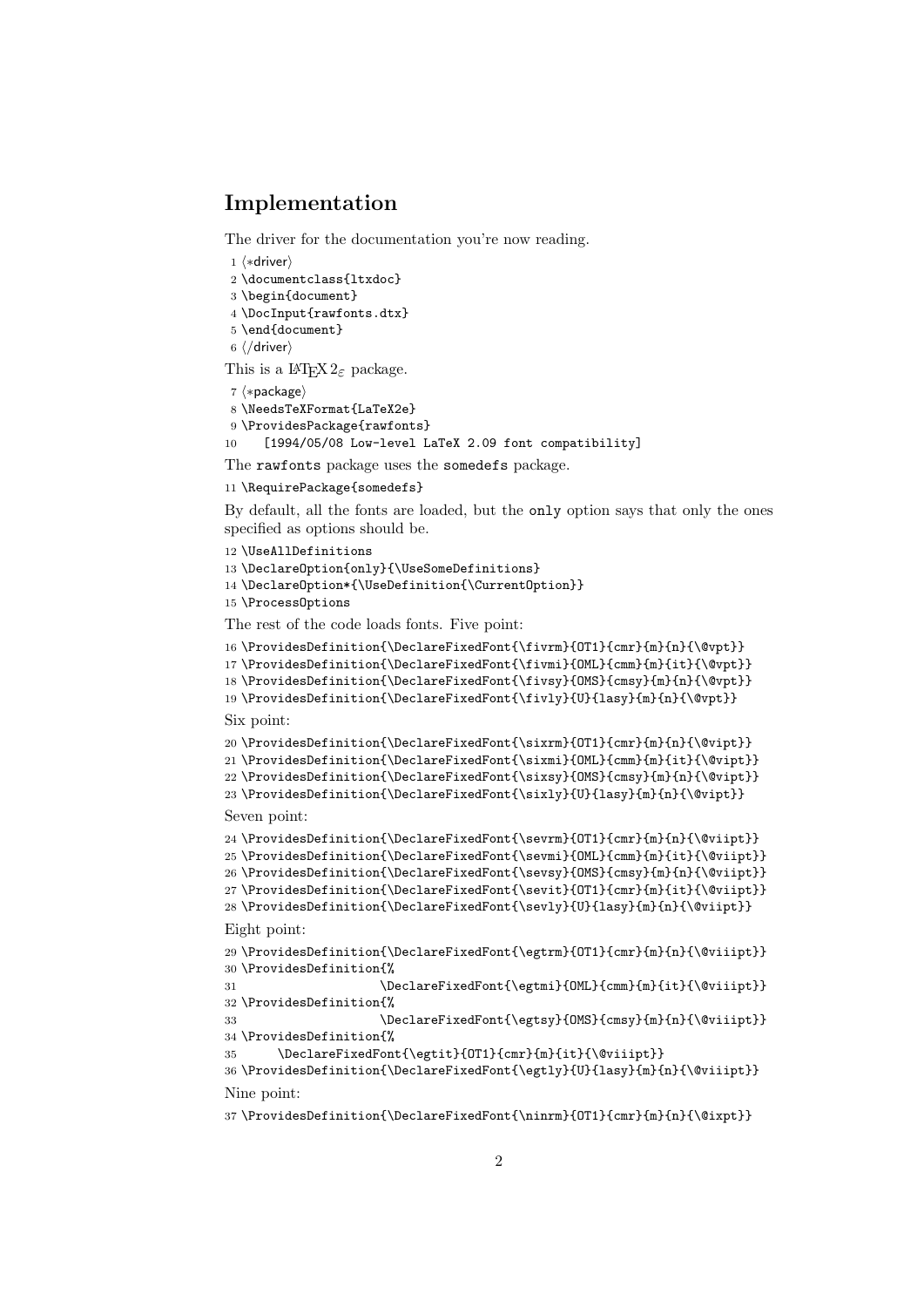```
38 \ProvidesDefinition{\DeclareFixedFont{\ninmi}{OML}{cmm}{m}{it}{\@ixpt}}
39 \ProvidesDefinition{\DeclareFixedFont{\ninsy}{OMS}{cmsy}{m}{n}{\@ixpt}}
40 \ProvidesDefinition{\DeclareFixedFont{\ninit}{OT1}{cmr}{m}{it}{\@ixpt}}
41 \ProvidesDefinition{\DeclareFixedFont{\ninbf}{OT1}{cmr}{bx}{n}{\@ixpt}}
42 \ProvidesDefinition{\DeclareFixedFont{\nintt}{OT1}{cmtt}{m}{n}{\@ixpt}}
43 \ProvidesDefinition{\DeclareFixedFont{\ninly}{U}{lasy}{m}{n}{\@ixpt}}
```
#### Ten point:

```
44 \ProvidesDefinition{\DeclareFixedFont{\tenrm}{OT1}{cmr}{m}{n}{\@xpt}}
45 \ProvidesDefinition{\DeclareFixedFont{\tenmi}{OML}{cmm}{m}{it}{\@xpt}}
46 \ProvidesDefinition{\DeclareFixedFont{\tensy}{OMS}{cmsy}{m}{n}{\@xpt}}
47 \ProvidesDefinition{\DeclareFixedFont{\tenit}{OT1}{cmr}{m}{it}{\@xpt}}
48 \ProvidesDefinition{\DeclareFixedFont{\tensl}{OT1}{cmr}{m}{sl}{\@xpt}}
49 \ProvidesDefinition{\DeclareFixedFont{\tenbf}{OT1}{cmr}{bx}{n}{\@xpt}}
50 \ProvidesDefinition{\DeclareFixedFont{\tentt}{OT1}{cmtt}{m}{n}{\@xpt}}
51 \ProvidesDefinition{\DeclareFixedFont{\tensf}{OT1}{cmss}{m}{n}{\@xpt}}
52 \ProvidesDefinition{\DeclareFixedFont{\tenly}{U}{lasy}{m}{n}{\@xpt}}
53 \ProvidesDefinition{\DeclareFixedFont{\tenex}{OMX}{cmex}{m}{n}{\@xpt}}
Eleven point:
54 \ProvidesDefinition{\DeclareFixedFont{\elvrm}{OT1}{cmr}{m}{n}{\@xipt}}
55 \ProvidesDefinition{\DeclareFixedFont{\elvmi}{OML}{cmm}{m}{it}{\@xipt}}
56 \ProvidesDefinition{\DeclareFixedFont{\elvsy}{OMS}{cmsy}{m}{n}{\@xipt}}
57 \verb+\ProvidesDefinition{\DeclarefixedFont{\elvit}{OT1}{cm}{m}{it}{\@xipt}58\ProvidesDefinition{\DeclareFixedFont{\elvsl}{OT1}{cmr}{m}{sl}{\@xipt}}
59 \ProvidesDefinition{\DeclareFixedFont{\elvbf}{OT1}{cmr}{bx}{n}{\@xipt}}
60 \ProvidesDefinition{\DeclareFixedFont{\elvtt}{OT1}{cmtt}{m}{n}{\@xipt}}
61 \ProvidesDefinition{\DeclareFixedFont{\elvsf}{OT1}{cmss}{m}{n}{\@xipt}}
62 \ProvidesDefinition{\DeclareFixedFont{\elvly}{U}{lasy}{m}{n}{\@xipt}}
Twelve point:
63 \ProvidesDefinition{\DeclareFixedFont{\twlrm}{OT1}{cmr}{m}{n}{\@xiipt}}
64 \ProvidesDefinition{\DeclareFixedFont{\twlmi}{OML}{cmm}{m}{it}{\@xiipt}}
65 \ProvidesDefinition{\DeclareFixedFont{\twlsy}{OMS}{cmsy}{m}{n}{\@xiipt}}
66 \ProvidesDefinition{\DeclareFixedFont{\twlit}{OT1}{cmr}{m}{it}{\@xiipt}}
67 \ProvidesDefinition{\DeclareFixedFont{\twlsl}{OT1}{cmr}{m}{sl}{\@xiipt}}
68 \ProvidesDefinition{\DeclareFixedFont{\twlbf}{OT1}{cmr}{bx}{n}{\@xiipt}}
69 \ProvidesDefinition{\DeclareFixedFont{\twltt}{OT1}{cmtt}{m}{n}{\@xiipt}}
70 \ProvidesDefinition{\DeclareFixedFont{\twlsf}{OT1}{cmss}{m}{n}{\@xiipt}}
71 \ProvidesDefinition{\DeclareFixedFont{\twlly}{U}{lasy}{m}{n}{\@xiipt}}
Fourteen point:
72 \ProvidesDefinition{\DeclareFixedFont{\frtnrm}{OT1}{cmr}{m}{n}{\@xivpt}}
73 \ProvidesDefinition{%
74 \DeclareFixedFont{\frtnmi}{OML}{cmm}{m}{it}{\@xivpt}}
75 \ProvidesDefinition{%
76 \DeclareFixedFont{\frtnsy}{OMS}{cmsy}{m}{n}{\@xivpt}}
77 \ProvidesDefinition{%
78 \DeclareFixedFont{\frtnbf}{OT1}{cmr}{bx}{n}{\@xivpt}}
79 \ProvidesDefinition{\DeclareFixedFont{\frtnly}{U}{lasy}{m}{n}{\@xivpt}}
Seventeen point:
80 \ProvidesDefinition{%
81 \DeclareFixedFont{\svtnrm}{OT1}{cmr}{m}{n}{\@xviipt}}
82 \ProvidesDefinition{%
83 \DeclareFixedFont{\svtnmi}{OML}{cmm}{m}{it}{\@xviipt}}
```